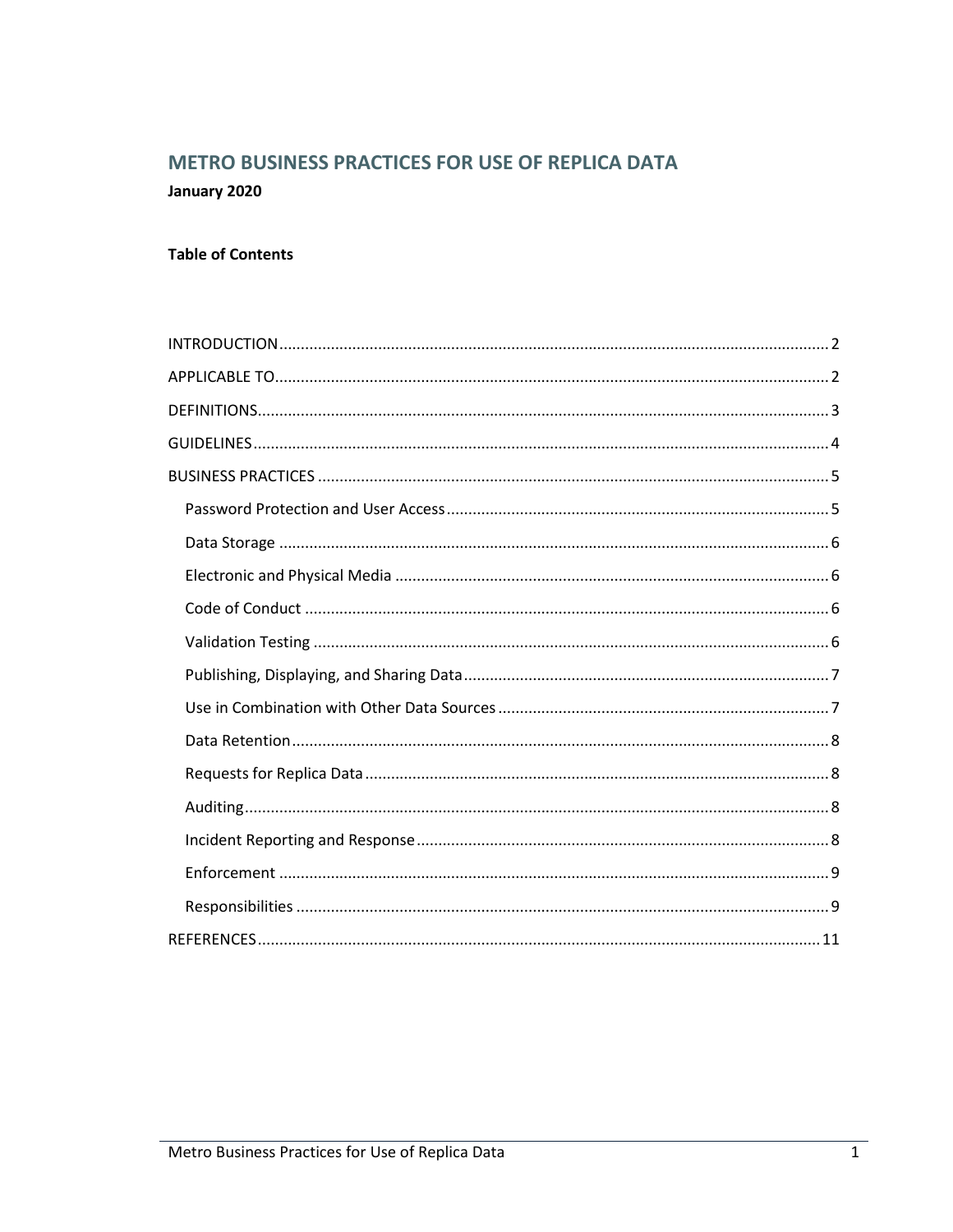### <span id="page-1-0"></span>**INTRODUCTION**

Metro collects, shares, and uses data to support transportation and land use planning in the Portland region, and we work to get access to data that meets our needs and the needs of our partners while protecting people's privacy. Metro, in collaboration with several of our Public Agency Partners, is testing a new data tool called Replica that provides detailed data on travel patterns in a way that promises to maintain people's right to privacy. Replica is a new product, and Metro is working with it at a time when research is revealing that data on where people travel can reveal sensitive information. This document outlines business practices for handling Replica Data designed to protect people's privacy, allow Metro staff and Public Agency Partners access to information from Replica that supports their work, and uphold Metro's agreement with Replica.

Metro is testing Replica to ensure that it protects privacy and meets our standards for accuracy before proceeding to use the data, and taking a conservative approach to handling data during this initial validation testing period. Metro will update this document after we complete validation testing to address privacy risks or accuracy concerns revealed during the testing process. Metro will also continue to update these business practices to remain consistent with other Metro policies and procedures related to data privacy and with relevant updates to state and federal law.

## <span id="page-1-1"></span>**APPLICABLE TO**

<span id="page-1-2"></span>All Metro and third-party users who have or manage access to Replica Data through Metro's agreement with The Replica Company.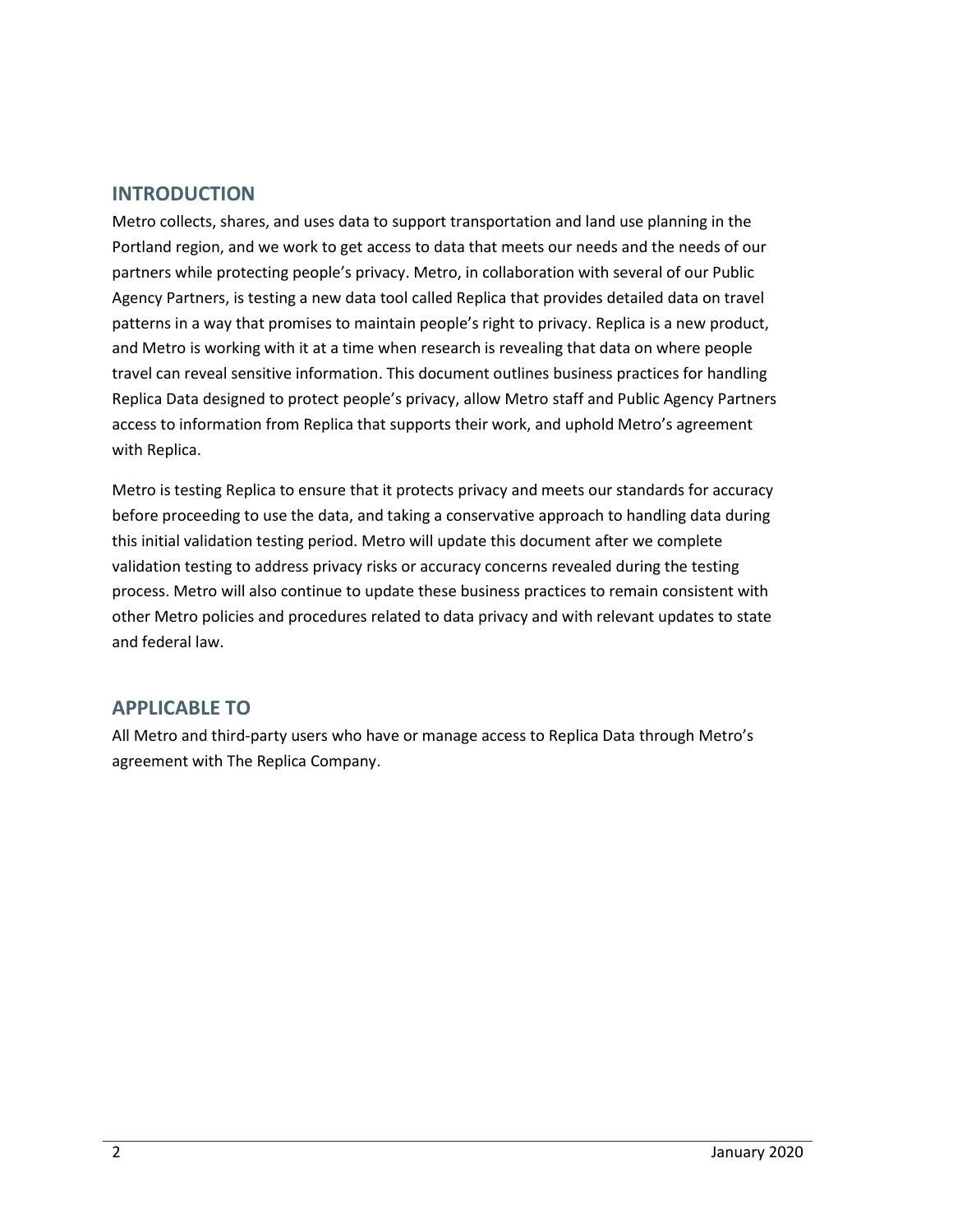### **DEFINITIONS**

- 1. Replica: A high-fidelity, frequently updated simulation of regional travel patterns developed by a company also named Replica (see below). Replica uses location data from cellular providers and other data sources to build models of individual travel behavior, then applies these models to a synthetic population that closely, but not exactly, matches a metropolitan area's population. The resulting data provides detailed simulated estimates of current regional travel patterns, including mode, trip purpose, origin and destination, route, and demographic characteristics of travelers. These estimates are updated quarterly, and each update includes data for typical travel patterns during an average week within the relevant quarter.
- 2. The Replica Company: The company, also named Replica, responsible for developing, maintaining, and updating Replica. This document refers to this company as The Replica Company to distinguish it from the data product of the same name (see above).
- 3. Replica Dashboard: An online tool that displays Replica Data aggregated to a variety of scales, and allows users to map and filter the data using characteristics such as primary travel mode, trip purpose, race/ethnicity, and income. The dashboard allows users to query and download aggregate data for a limited number of trips. Most Replica Users will have access to Replica Data solely via the dashboard. The dashboard provides Replica Data in a format that is easy for non-technical users to interact with and that protects privacy by providing aggregate data on simulated trips, making it impossible to identify individuals or their trips.
- 4. Synthetic Travel Database: A data table describing each individual simulated trip included in a given quarterly Replica update, as well as all attributes associated with each trip. Selected Metro staff will have access to the Synthetic Travel Database, and will use it to inform Metro's travel model and conduct custom analyses to support Metro projects. Metro is limiting access to the database to a small number of expert users within Metro who are subject to stricter data handling guidelines because the detailed nature of the data increases the risk that it could be used to identify individuals and because Replica considers the database a trade secret.
- 5. Replica Data: Includes the Synthetic Travel Database as well as data viewed or downloaded through the Replica Dashboard.
- 6. Replica User: An employee of Metro or one of its Public Agency Partners who has access to the Replica Dashboard or the Synthetic Travel Database.
- 7. Expert User: A subset of Replica Users who are employees in Metro's Research Center and have access to the Synthetic Travel Database.
- 8. Public Agency Partner: A public-sector organization that participates in Metro's transportation planning activities, including transportation agencies and public universities located within Multnomah, Washington, Clackamas or Clark Counties. Selected staff at Public Agency Partners are eligible for access to Replica Data through Metro's agreement with The Replica Company, provided that they meet certain conditions and commit to uphold the business practices described in this document.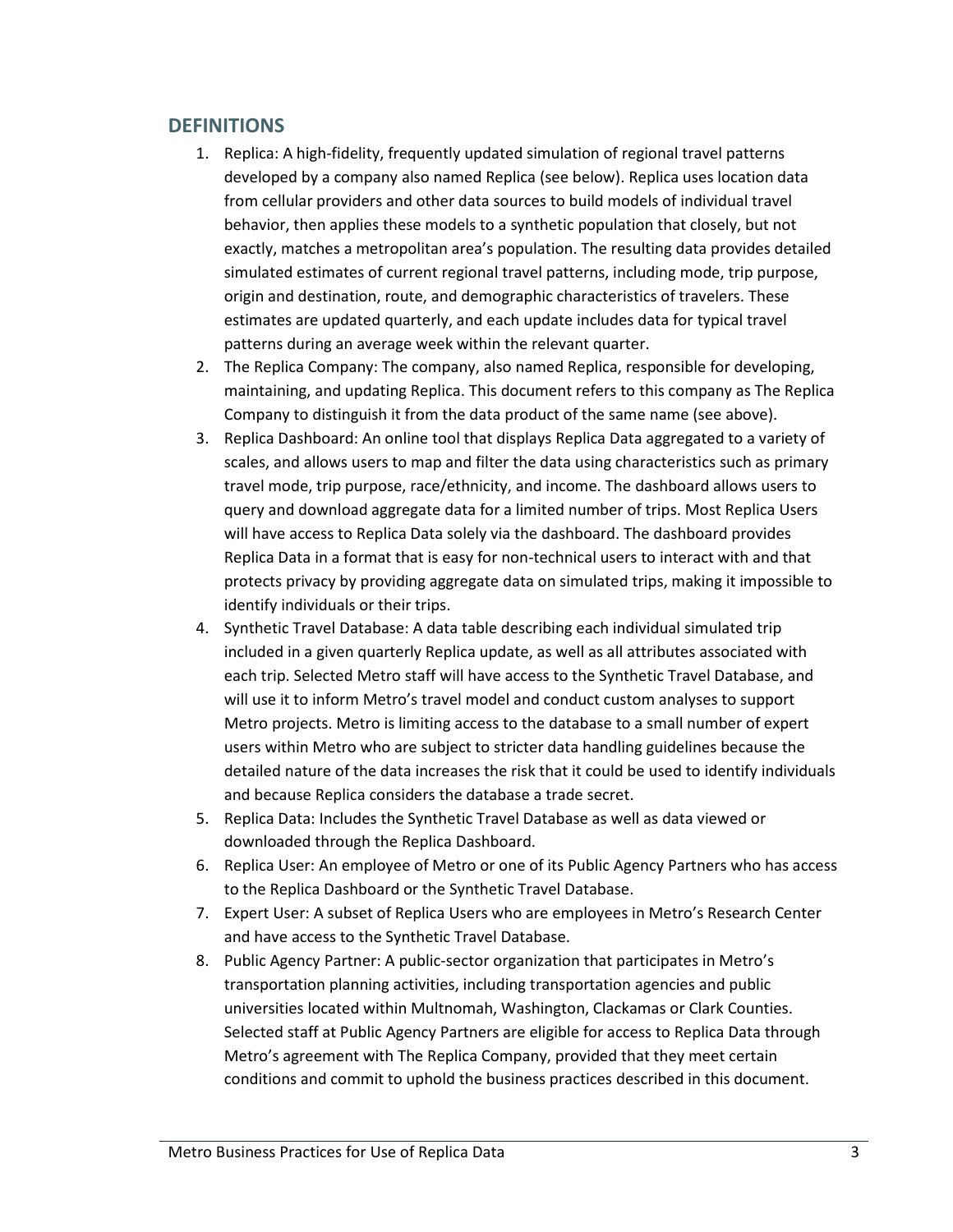## <span id="page-3-0"></span>**GUIDELINES**

- 1. Metro and its Public Agency Partners should use Replica Data to inform transportation planning decisions and make the transportation system safer, more efficient, and more equitable.
- 2. Metro is responsible for establishing, monitoring, and enforcing business practices for use of Replica Data obtained through Metro's agreement with Replica.
- 3. Metro requires that the Replica Company ensure that Replica Data cannot be used in and of itself to identify individuals or their travel patterns. Metro acknowledges that research, law and public knowledge concerning data and privacy is evolving, and implements additional safeguards to ensure that Replica Data is used responsibly and that if the company does not meet this obligation risks can be quickly identified and addressed.
- 4. Each Replica User has a responsibility to protect privacy when using Replica Data, to protect the confidentiality and security of Replica Data, and to notify the Replica Project Manager if they have privacy concerns about the data or its use.
- 5. Prior to gaining access to Replica Data, each user must affirm their commitment to privacy and responsible use by reading these business practices and committing to follow and enforce them in writing.
- 6. Metro and its partners are testing the utility and privacy protection of Replica Data for a limited duration (one year) in order to inform future decisions about transportation data collection.
- 7. Metro's Research Center acts as the steward of Replica Data, and is responsible for implementing these business practices.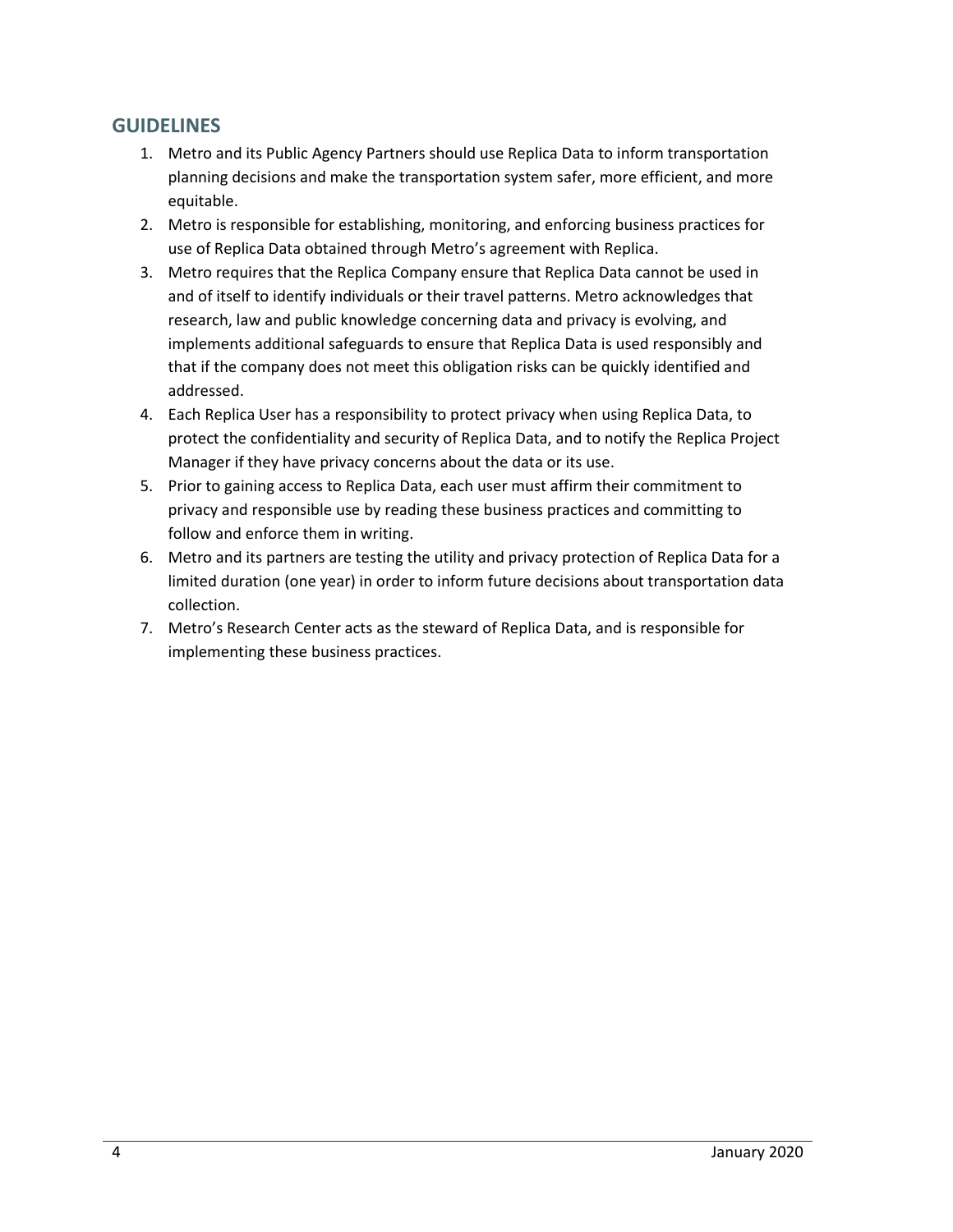## <span id="page-4-0"></span>**BUSINESS PRACTICES**

#### <span id="page-4-1"></span>**Password Protection and User Access**

- 1. Replica Data must be password-protected. Password and user management will adhere to password protection standards as defined by Metro's *Information Security policy*, and must follow current minimum standards for password complexity.
- 2. Replica Users may not allow others to use their login or password to access Replica data.
- 3. The Research Center Director will appoint a Replica Project Manager to manage access to Replica Data and implement these business practices.
- 4. For the Replica dashboard:
	- a. Staff at Metro and Public Agency Partners are eligible for access to the Replica dashboard.
	- b. Metro Public Agency Partners must execute an intergovernmental agreement with Metro committing to implement the business practices in this document and designating an Agency Lead before Metro will consider granting access to Public Agency Partner staff.
	- c. Individual staff must submit requests for access to the Replica dashboard via email to the Replica Project Manager, and include:
		- i. Name of the person accessing the data
		- ii. Description of intended uses of the data
		- iii. A signed form acknowledging and committing to uphold the business practices described in this document
	- d. Access to the Replica Dashboard is subject to the Replica Project Manager's discretion. The Replica Project Manager will refer any questions about granting dashboard access to the Research Center Director.
	- e. The Replica Project Manager will maintain a list of all approved Replica Users.
	- f. Access to the Replica dashboard is managed by The Replica Company, which will provide each approved Replica User with a unique ID and require each user to create a password upon request from the Replica Project Manager.
	- g. Metro Replica Users must notify the Replica Project Manager if they are terminating their employment with Metro or no longer require access to Replica Data.
	- h. Agency Leads must notify the Replica Project Manager if Replica Users from their agencies are terminating their employment or no longer require access to Replica Data.
	- i. The Metro Project Manager will promptly request that The Replica Company terminate access for any user that no longer requires it.
- 5. For the Synthetic Travel Database:
	- a. Access to the Synthetic Travel Database is limited to selected Expert Users, who are Metro Research Center staff or other Metro staff designated by the Replica Project Manager who have well-defined use cases for the data and have the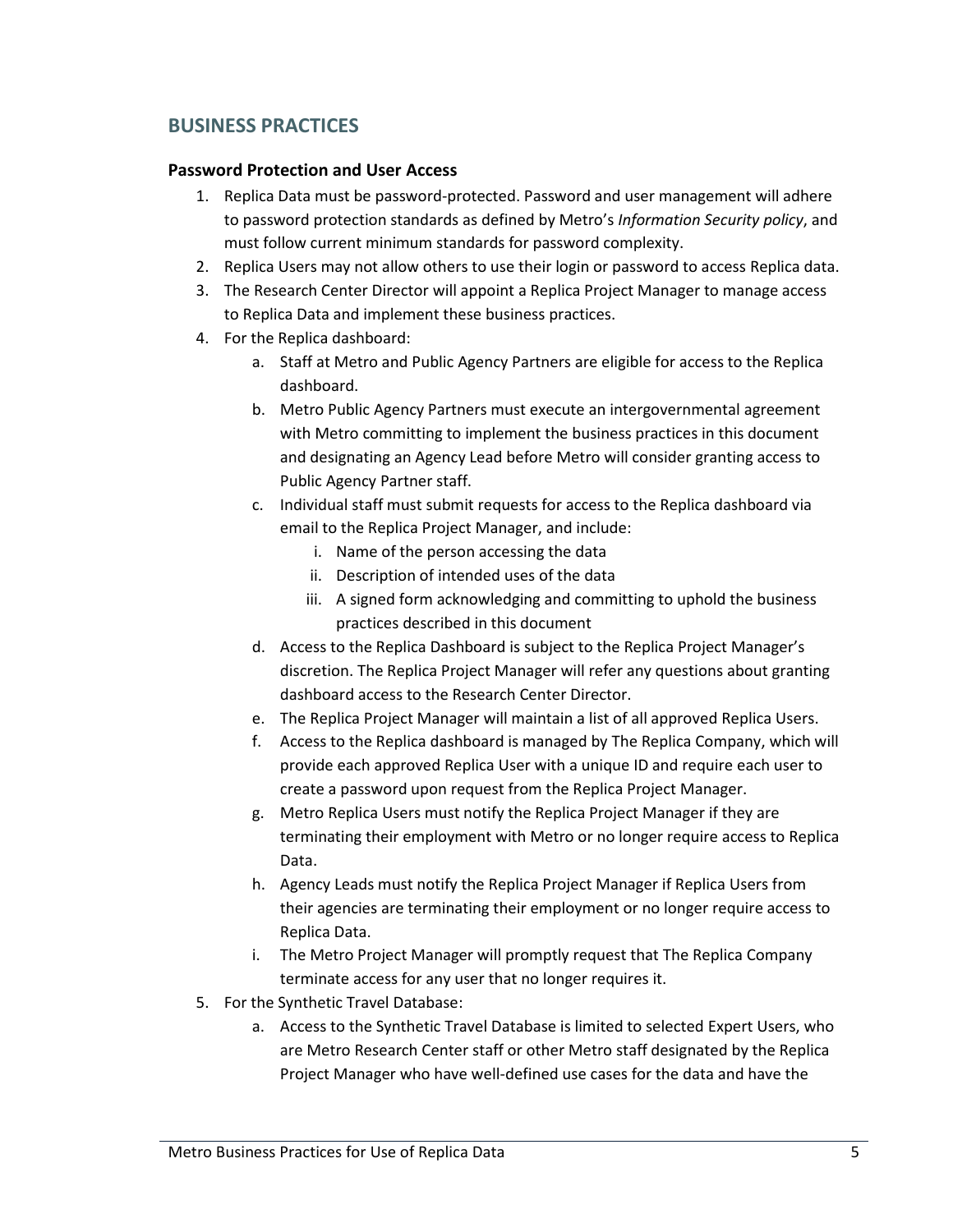skills and expertise necessary to conduct analysis of the database while adhering to these business practices and protecting privacy.

- b. The Replica Project Manager will communicate the business practices described in this document to Expert Users and collect a signed form acknowledging and committing to uphold these business practices prior to granting staff access to the Synthetic Travel Database.
- c. Access to the Synthetic Travel Database is subject to the Replica Project Manager's discretion. The Replica Project Manager will refer any questions about Expert User access to the Research Center Director.
- d. The Replica Project Manager will maintain a list of all Expert Users.
- e. Access to the Synthetic Travel Database is managed by Metro Information Services, which will grant Expert Users access to the Synthetic Travel Database through Metro's centralized authentication service, as described in Metro's *Information Security policy*.
- f. The Metro Project Manager will monitor use of the Synthetic Travel Database by Expert Users and promptly request that Information Services terminate access for any Expert User that no longer requires it.

### <span id="page-5-0"></span>**Data Storage**

6. Metro Information Services will store the Synthetic Travel Database on a secure folder within the Metro internal file network accessible only to staff granted access by the Replica Project Manager via the "Expert User List" described above.

### <span id="page-5-1"></span>**Electronic and Physical Media**

- 7. The Synthetic Travel Database or any excerpt thereof may only be copied onto physical or removable electronic media or removed from secured Metro facilities with written authorization from the Replica Project Manager and the Information Services director.
- 8. Electronic or physical media containing Replica Data must be stored securely; labeled as confidential; and be physically retained, stored, or archived within secure Metro locations.

### <span id="page-5-2"></span>**Code of Conduct**

9. Replica Users may not attempt to use Replica Data, either alone or in combination with other data, to identify or personalize data subjects, obtain personally identifiable data or otherwise attempt to invade people's privacy, except for the purposes of ensuring that Services and Content adequately safeguard people's privacy during validation testing.

### <span id="page-5-3"></span>**Validation Testing**

- 10. Metro will validate Replica Data prior to applying Replica Data in transportation planning processes and projects.
- 11. Validation will involve reviewing documentation of the methodology and data sources used to create Replica and iteratively testing a sample of Replica Data to ensure that the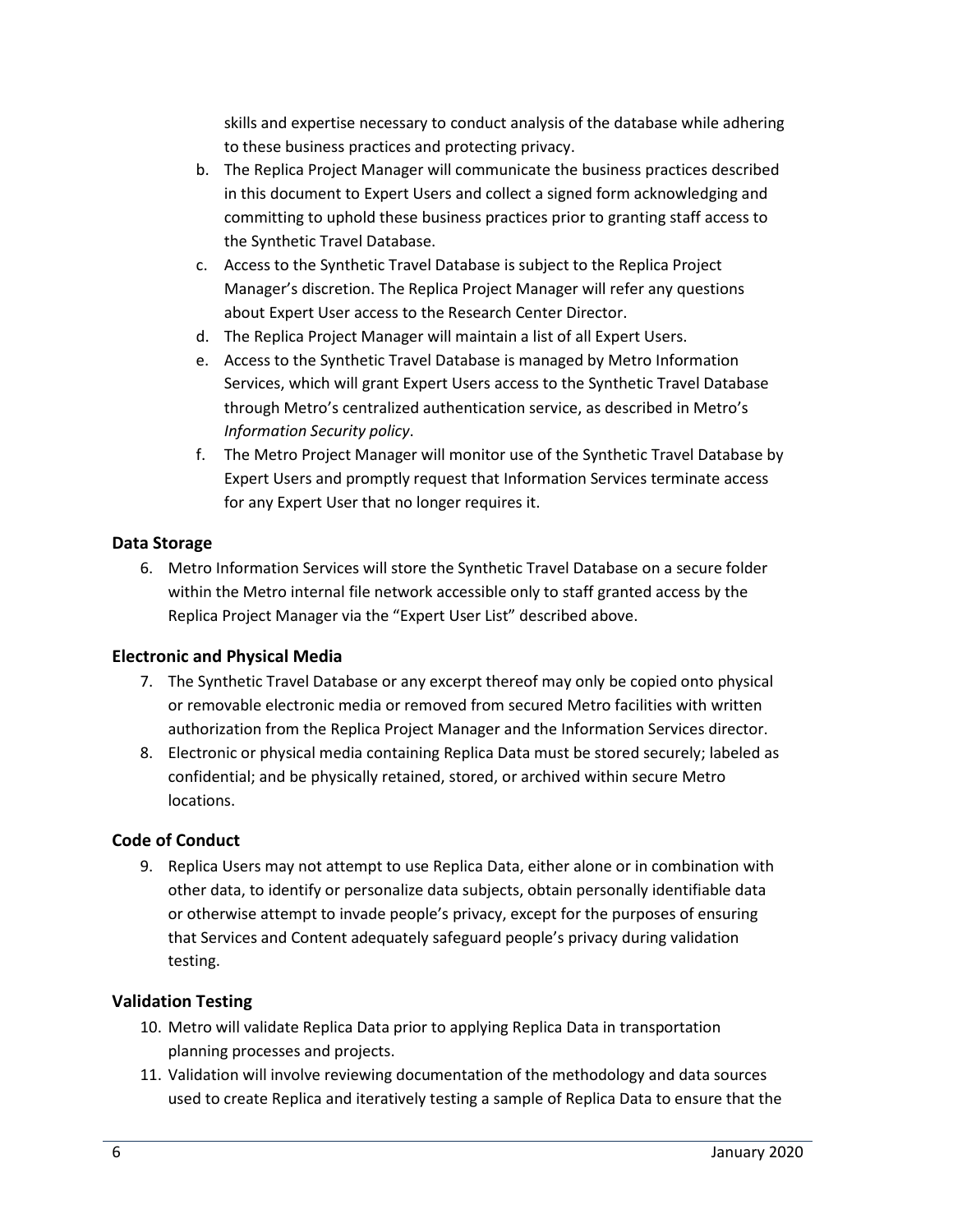data are accurate and protect privacy, using a set of criteria that are defined in Metro's agreement with The Replica Company. Metro and its Public Agency Partners will only accept further updates to Replica Data if these criteria are met.

- 12. During the validation period, only Metro and two other agencies that are providing data to support the validation process – TriMet and the City of Portland – will have access to Replica Data. Access will be limited to staff from Metro, TriMet and the City of Portland who are participating in the validation process.
- 13. The Metro Replica Project Manager will designate Metro staff who have access to the data during the validation period, and the Agency Leads from TriMet and the City of Portland will designate staff from their respective agencies, subject to the approval of the Replica Project Manager. Consistent with the User Access practices defined above, designated staff from Metro, TriMet, and the City of Portland will have access to the Replica Dashboard and to documentation provided by the Replica Company. In addition, selected Expert Users from Metro will have access to the Synthetic Travel Database.
- 14. During the validation period, Metro, TriMet, and the City of Portland will not apply Replica Data in planning processes, nor publish, display, or share data except in the context of training sessions designed to prepare potential Replica Users to interact with the data.
- 15. The validation period will be over when the Replica Project Manager and Agency Leads from TriMet and the City of Portland agree in writing that Replica Data meets the validation criteria.

### <span id="page-6-0"></span>**Publishing, Displaying, and Sharing Data**

- 16. Replica Users and Expert Users may publish, share or display information derived from Replica Data for the purpose of informing public decision-making or supporting transportation and land use planning.
- 17. Replica Data can be published, displayed, or shared, either alone or in combination with data from other sources, under the following conditions:
	- a. The data is aggregated such that each aggregation includes a minimum of three individual trip records.
	- b. The data does not include the full set of attributes that are included in the Replica Data.
	- c. Includes proper attribution and display of all applicable copyright, trade mark and trade secret notices.
	- d. Does not otherwise compromise privacy or trade secret information.
- 18. Replica Users should direct any questions about publishing, displaying or sharing Replica Data to the Replica Project Manager.

### <span id="page-6-1"></span>**Use in Combination with Other Data Sources**

19. Replica Users must aggregate Replica Data such that each aggregation includes a minimum of three individual trip records before combining Replica Data with data from other sources.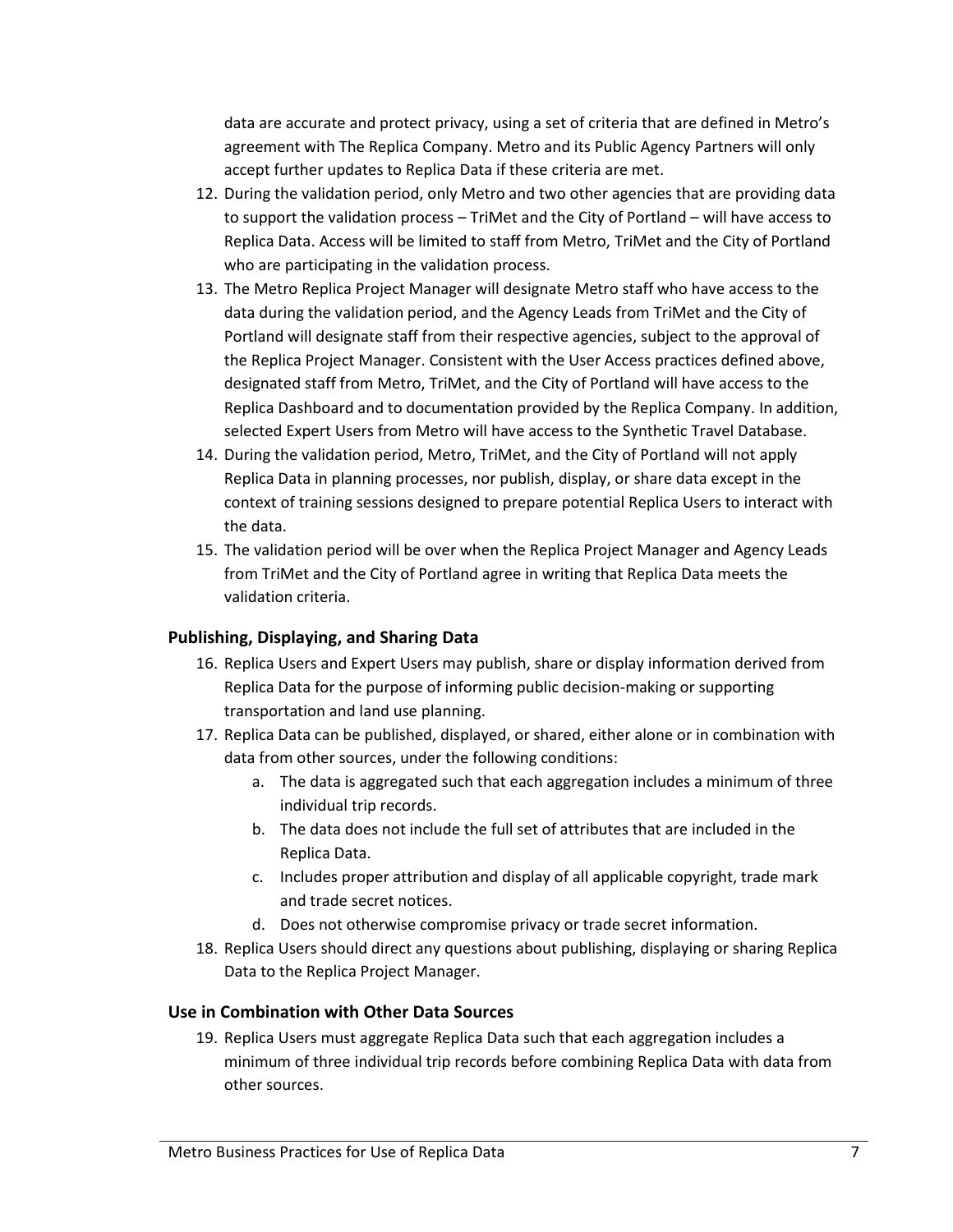#### <span id="page-7-0"></span>**Data Retention**

20. Metro will retain Replica Data in accordance with Oregon Public Records Law.

### <span id="page-7-1"></span>**Requests for Replica Data**

- 21. The Replica Project Manager and supporting staff will help Metro Records and Information Management staff deal promptly with all Public Record Requests regarding Replica. The Replica Project Manager and supporting staff will comply with Metro's *Public Records Requests policy and procedures* and the Replica Project Manager will designate a Replica Public Records Request 'point person' under those policies to be the Replica contact for the Metro Records Officer.
- 22. Metro staff that receive public records requests for Replica Data or other records related to Replica will immediately notify the Replica Project Manager, the Replica Public Records Requests point person, and the Metro Records Officer.
- 23. Public Agency Partners that receive public records requests for Replica Data or other records related to Replica will immediately notify the Replica Project Manager and defer to Metro in responding to these requests. The Replica Project Manager will notify the Metro Records Officer immediately upon receipt of such requests.
- 24. In the event that Metro receives a public records request for Replica Data, the Office of the Metro attorney will document any legal restrictions that may exempt Replica Data from disclosure under Oregon law and ensure compliance with relevant third party legal agreements, working closely with the Metro Records Officer.
- 25. Metro will not share Replica Data with law enforcement agencies unless required by a court order.

### <span id="page-7-2"></span>**Auditing**

- 26. The Replica Dashboard will require users to specify their name, email, and use case before downloading data. This data will be accessible to the Replica Project Manager.
- 27. Information Services will maintain logs of access to Synthetic Travel Data and share these with the Replica Project Manager.
- 28. The Replica Project Manager will periodically audit Metro Replica Users' use of Replica Data.
- 29. Agency Leads must maintain logs of Replica Data use within their agencies and arrange for the Replica Project Manager to audit use of Replica Data within their agencies at the Replica Project Manager's request.

### <span id="page-7-3"></span>**Incident Reporting and Response**

- 30. Replica Users suspecting improper use of Replica Data, failure to follow the business practices identified in this document, or a security incident or breach of Replica Data should immediately notify the Replica Project Manager via email, and if applicable, their Agency Lead.
- 31. The Replica Project Manager will recommend a plan to respond to the incident. The plan must be approved by the Research Center Director and, where applicable, the Information Security and Planning and Development Directors, before implementation.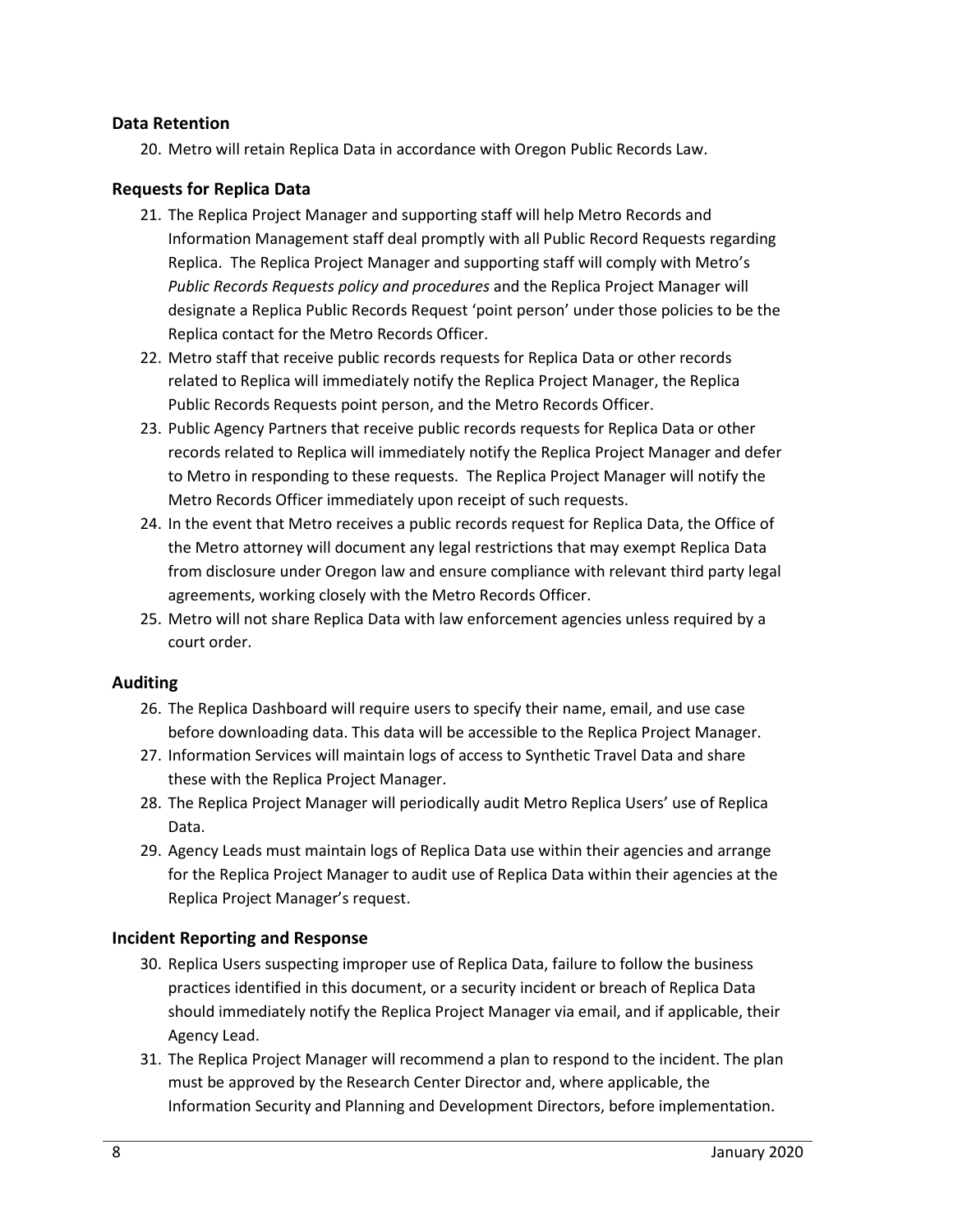#### <span id="page-8-0"></span>**Enforcement**

- 32. If Replica Users violate the business practices identified in this document, the Replica Project Manager will take disciplinary actions potentially including suspension or termination of access to Replica Data for the Replica User in question or, in the case of non-Metro users, for the relevant Public Agency Partner.
- 33. If the Replica Project Manager determines that a violation of these business practices merits disciplinary actions other than those described above, the Replica Project Manager will recommend an approach for responding to the violation. The approach must be approved by the Research Center Director and, where applicable, the Information Services and Planning and Development Directors, before implementation.

### <span id="page-8-1"></span>**Responsibilities**

Replica Users must:

- Read the Replica Data Business Practices and sign an acknowledgement of having done so in order to access Replica Data.
- Notify the Replica Project Manager and/or their Agency Lead if they are terminating their employment or no longer require access to Replica Data.
- Ensure the confidentiality of the login or password they use to access Replica Data.
- Not attempt to use Replica Data, either alone or in combination with other data, to identify or personalize data subjects, obtain personally identifiable data or otherwise attempt to invade people's privacy. Exceptions to this practice may be made only for the purposes of ensuring that Replica Data adequately safeguards people's privacy during validation testing.
- Follow relevant business practices when publishing, displaying, or sharing Replica Data to combining Replica Data with data from other sources.
- Immediately notify the Replica Project Manager or their Agency Lead if they suspect improper use of Replica Data, failure to follow the business practices identified in this document, or a security incident or breach of Replica Data. Metro Replica Users may also notify their supervisor, the Human Resources Director, or the Office of the Metro Attorney.
- Direct questions about these business practices to the Replica Project Manager and/or their Agency Lead.

The Replica Project Manager must:

- Approve Replica Users' access to Replica Data and work with the Replica Company and/or Information Services to manage access.
- Maintain records of Replica Users.
- Communicate these business practices to Replica Users and maintain records of Users' commitment to uphold these business practices.
- Audit Replica Users' use of Replica Data to ensure observance of these business practices.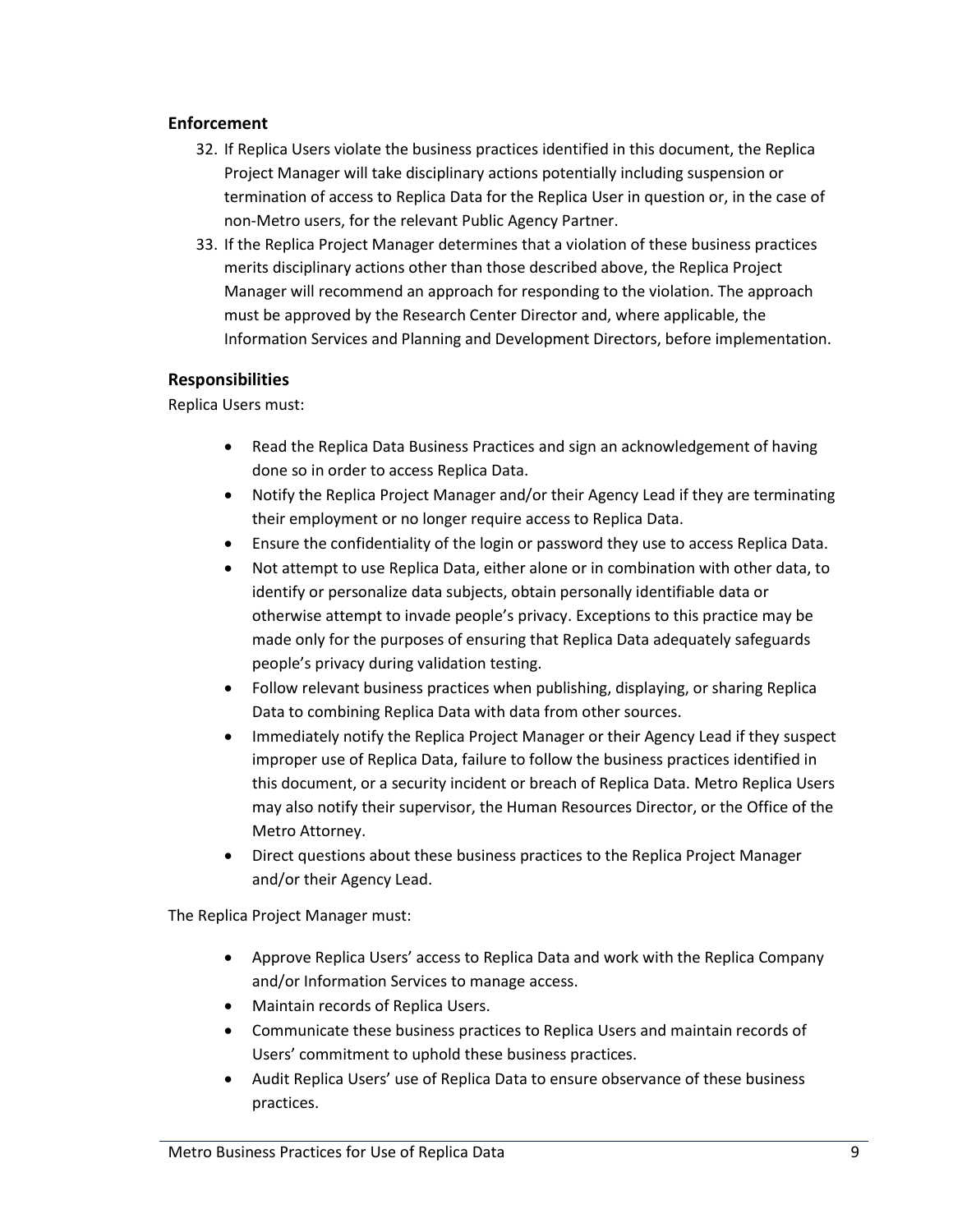- Respond to Replica Users' questions about these business practices.
- Designate points of contact within Metro for responding to Requests for Replica Data.
- Oversee the validation testing process and make a determination about whether Replica Data meets the validation criteria.
- Recommend approaches for responding to incidents and taking disciplinary action in the event that Replica Users violate these business practices.
- Refer questions about access, incident response, or enforcement of business practices to the Research Center Director.

Public Agency Partners must:

- Execute an intergovernmental agreement with Metro committing to implement the business practices in this document and designating an Agency Lead in order to access Replica Data.
- Immediately notify the Replica Project Manager of requests for public records related to Replica and defer to Metro in responding to these requests.

#### Agency Leads must:

- Notify the Replica Project Manager if Replica Users from their agencies are terminating their employment or no longer require access to Replica Data.
- Notify the Replica Project Manager if they suspect improper use of Replica Data, failure to follow the business practices identified in this document, or a security incident or breach of Replica Data.
- Maintain logs of Replica Data use within their agencies.
- Arrange for the Replica Project Manager to audit use of Replica Data within their agencies at the Replica Project Manager's request.
- Refer questions or concerns to the Replica Project Manager.

The Research Director must:

- Designate a Replica Project Manager.
- Work with the Replica Project Manager to resolve questions about access to Replica Data.
- Approve responses to incidents and disciplinary actions (other than termination or suspension of access to Replica Data).
- Coordinate with other Department Directors as needed to implement these business practices.